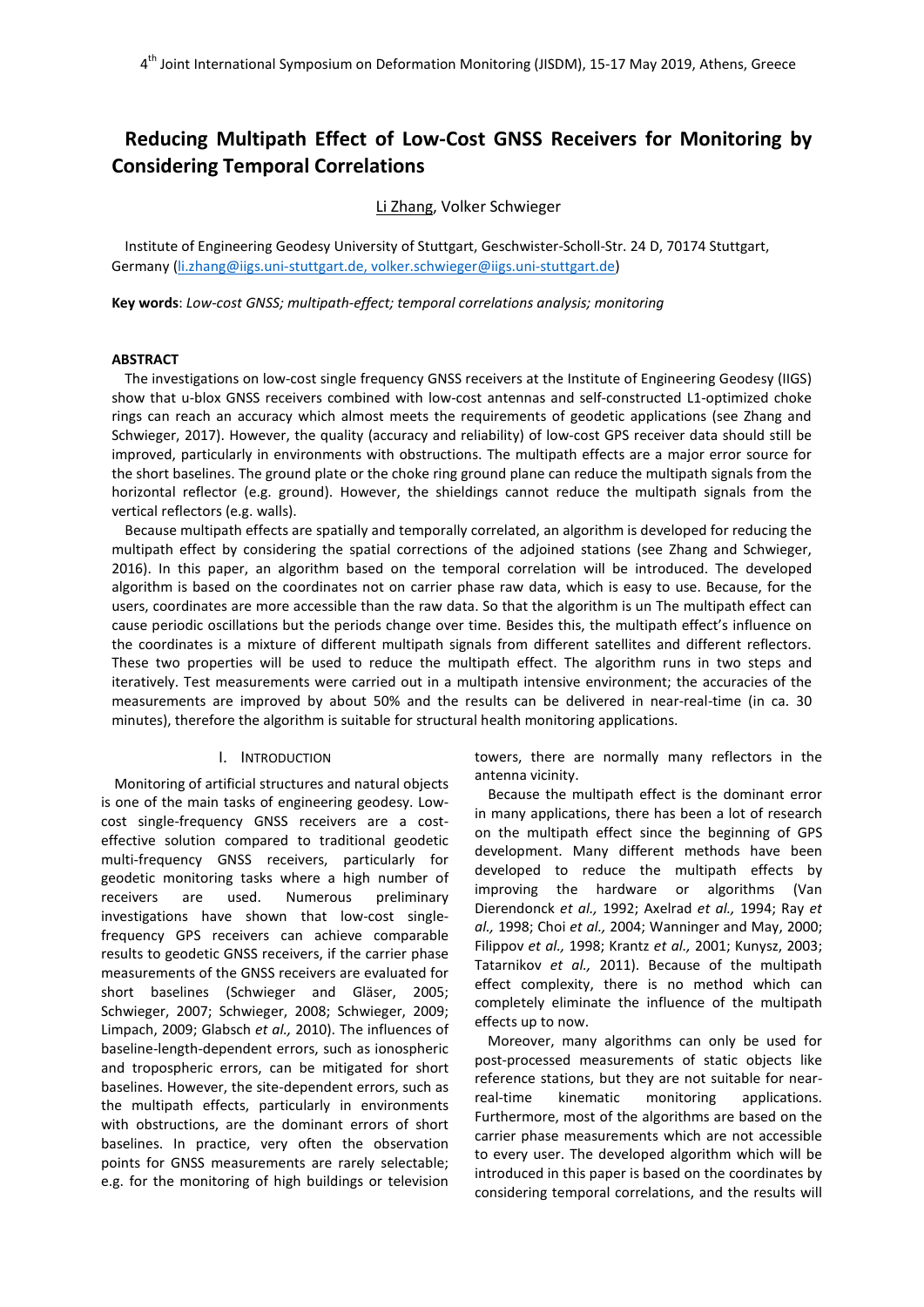be delivered in near-real-time, making this implementation suitable for structural health monitoring applications.

In section II, the relevant theoretical basis of the multipath effect will be given. The developed algorithm will be explained with an example in section III. The algorithm was evaluated with a lot of data; the test scenario, workflow and the results of the evaluation will be presented in section IV, followed by a short conclusion and outlook at the end of this paper.

#### II. THEORETICAL BASIS OF THE MULTIPATH EFFECT



(after Irsigler, 2008)

As shown in Figure 1, the multipath effect is caused by a mixture of reflected and direct satellite signals, meaning that the received signal  $s_m$  is a combination of the reflected signal  $s_r$  and the direct signal  $s_d$ .



Figure 2. Overview of influencing factors of the multipath effect on coordinates

Figure 2 depicts the influencing factors of the multipath effect. The reflected signal has a longer way to reach the antenna (depending on the distance between reflector and antenna) and it loses some energy by reflection. So, the reflected signal has a phase shift  $\Delta \varphi_r$  compared to the direct signal and a smaller amplitude  $A_r$   $(A_r = \alpha \cdot A_d$  with damping factor  $\alpha$ ) than that of the direct signal  $A_d$ . The damping factor  $\alpha$  ( $0 < \alpha < 1$ ) depends on the reflection feature of the reflector and the incidence

angle of the reflected signals on the reflector (compare Figure 2). The incidence angle depends on the direction of the direct satellite signals  $E^{s}(t)$ (elevation),  $A^{s}(t)$  (Azimuth) and the orientation of the reflector. These different influencing factors are summarized as primary influencing factors in Figure 2.

Because  $E^{s}(t)$  and  $A^{s}(t)$  of satellites change over time, the multipath effect is not constant but temporally correlated.

In practice, it is difficult to get a value of the damping factor  $\alpha$ , because it changes over time and it changes also with the inclination angle of the satellite signal. The damping factor  $\alpha$  changes even with the reflection feature of the reflector; e.g. Wanninger and May (2000) describe the phenomenon that the multipath effects at the reference stations change when it snows.

The multipath effect can cause periodic oscillations (Georgiadou and Kleusberg, 1988) on the carrier phase measurement and the periodic effect can also be found in the coordinates (Heister *et al.,* 1997). Their relationship is shown in Figure 2 and will be discussed later on in this contribution.

The so-called multipath frequency on the carrier phase for the horizontal and vertical reflectors can be estimated using the equation (1) (Irsigler, 2008):



Figure 3. Reflection of the satellite signals on horizontal and vertical reflector

$$
f_{\delta\varphi}(t) = \frac{2}{\lambda} \cdot \begin{cases} h \cdot \cos E^{s}(t) \cdot \dot{E}^{s}(t) & \text{horizontal} \\ -d \cdot \sin E^{s}(t) \cdot \dot{E}^{s}(t) & \text{vertical} \end{cases}
$$
 (1)

where  $\lambda$  is the wavelength,  $h$  and  $d$  are the vertical and horizontal distances between the antenna and the reflector (compare Figure 3). The closer the reflector is located to the antenna, the longer the period.

 $E^{s}(t)$  and  $E^{s}(t)$  are the satellite elevation and its velocity. Because they are varying in time, the multipath frequencies also change over time.

Equation (1) shows the fact that the multipath frequencies are independent of the damping factor  $\alpha$ .

Generally, in practice there are more reflectors with different orientations in the antenna vicinity, thus the multipath effect on coordinates is generally a mixture of several reflected signals. This means that one direct signal could be reflected by several reflectors and one reflector could reflect several satellite signals.

For example, the phase error of mixture signal  $\delta \varphi_{i,j}(t)$  from satellite i and reflector j can be calculated in a distance error by equation (2):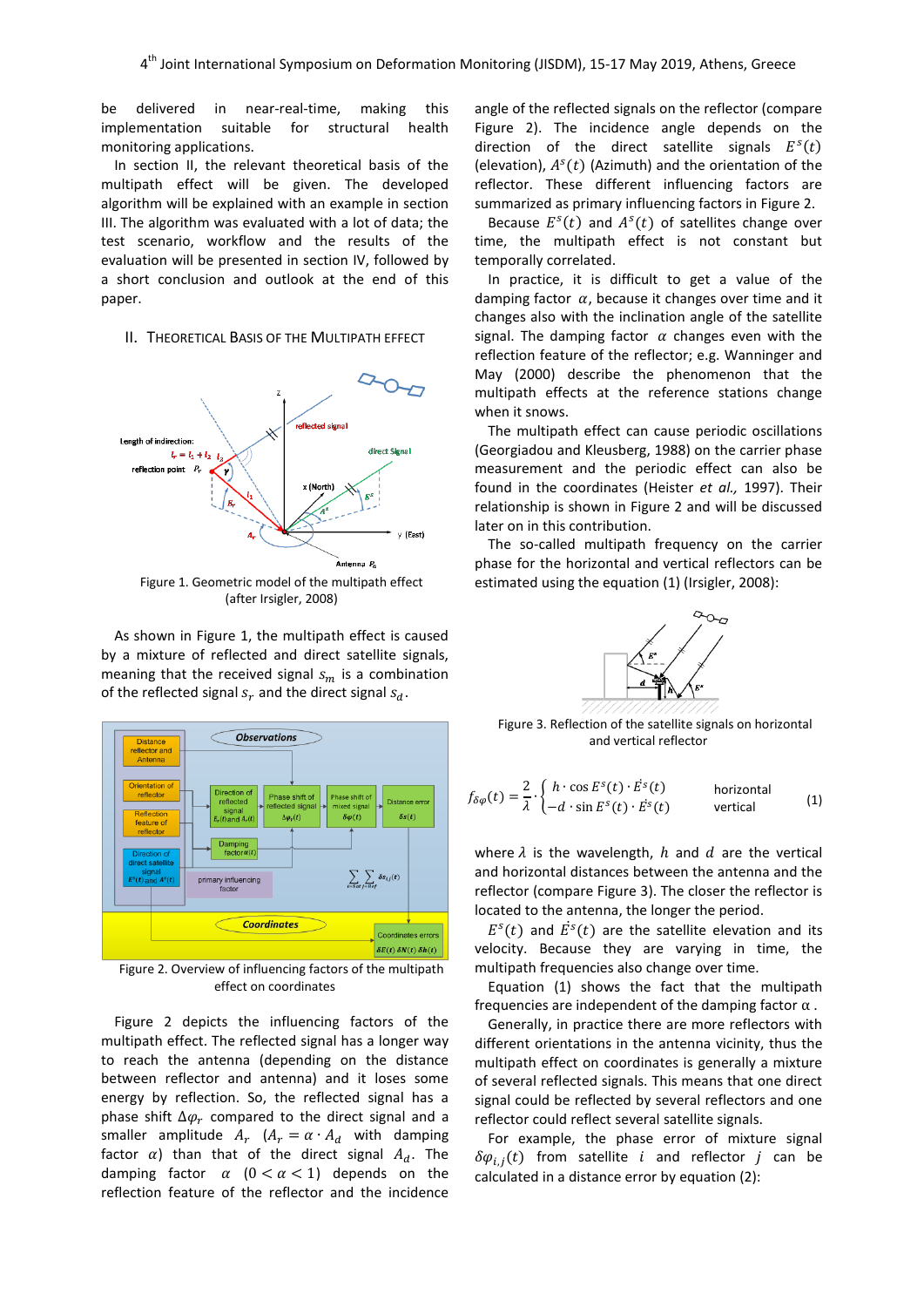$$
\delta s_{i,j}(t) = \delta \varphi_{i,j}(t) \cdot \frac{\lambda}{\pi} \tag{2}
$$

The influences of the reflected signal on the coordinates  $\delta E_{ij}(t)$ ,  $\delta N_{ij}(t)$ ,  $\delta h_{ij}(t)$  from satellite i and reflector *j* is the projection of distance error  $\delta s_{i,j}$ on the different coordinate components, and could be expressed by:

$$
\begin{pmatrix} \delta E_{ij}(t) \\ \delta N_{ij}(t) \\ \delta h_{ij}(t) \end{pmatrix} = \delta s_{ij}(t) \cdot \begin{pmatrix} -\cos E_i^s(t) \cdot \cos A_i^s(t) \\ \cos E_i^s(t) \cdot \sin A_i^s(t) \\ \sin E_i^s(t) \end{pmatrix}
$$
 (3)

Therefore, the multipath effect on the coordinates can be written as:

$$
\delta E(t) = \sum_{i=1}^{i=m} \sum_{j=1}^{n} \delta E_{i,j}(t)
$$
  
\n
$$
\delta N(t) = \sum_{i=1}^{i=m} \sum_{j=1}^{j=n} \delta N_{i,j}(t)
$$
  
\n
$$
\delta h(t) = \sum_{i=1}^{i=m} \sum_{j=1}^{j=n} \delta h_{i,j}(t)
$$
  
\nwhere  $m$  = number of satellites  
\n $n$  = number of reflections

Considering equation (1), the multipath effect on the coordinates should be a combination of many periodic oscillations which are originated from the multipath effect on the carrier phases.

The basic idea of the estimation of the periodic oscillations in the multipath effect on the coordinates is to reduce the multipath effect. In the next section, the developed algorithm will be introduced.

### III. ALGORITHMS

As described in section II, the multipath effect on the coordinates  $x_i$  could be regarded as a combination of several periodic oscillations:

$$
x_i = \sum_{j=1}^q x_j \tag{5}
$$

where  $i := 1, 2, 3$  (3 coordinate components)  $j=1$  to  $q$  ( $q$  periodic oscillation caused by multipath effect)

The periodic oscillations can be illustrated as:

$$
x_j = A_j \cdot \sin(2\pi f_{\delta\varphi,j} t_i + \Delta\varphi_j) \qquad (6)
$$

where  $f_{\delta\varphi,j}:=j$ -th multipath frequency  $A_i$ := corresponding amplitude  $\Delta\varphi_i$ := corresponding phase shift

The disadvantage of the equation (6) is that the function is not linear and the approximated value of amplitude and phase shift should be known so that they could be estimated by adjustment. Thus, the equation (6) will be restated to:

$$
x_j = a_j \cdot \sin(2\pi f_{\delta\varphi,j} t_i) + b_j \cdot \cos(2\pi f_{\delta\varphi,j} t_i) \qquad (7)
$$

where 
$$
a_j = A_j \cdot \cos \Delta \varphi_j
$$

$$
b_j = A_j \cdot \sin \Delta \varphi_j
$$

So, if the multipath frequency  $f_{\delta\varphi,j}$  is given, the parameters  $a_j$  and  $b_j$  could be estimated by linear adjustment. The estimated  $x_i$  could be subtracted iteratively from the coordinates in order to eliminate the multipath effect from the coordinates.

## A. *Search Process*

One way to get the multipath frequency is to get it from the periodogram. The disadvantage is that the spectral resolution of the periodogram is limited (see example in section III.C). In order to increase the spectral resolution, the multipath frequency  $f_{\delta\varphi,j}$  is at first roughly estimated from the periodogram and then precisely estimated in a so-called search process by adjustment; this means  $f_{\delta\varphi,j}$  will be estimated in two steps.

Step 1: If the periodogram has a maximum at j-th iteration (it is the  $j$ -th multipath frequency) at the frequency of  $f_k = k \cdot \Delta f$ , where  $\Delta f$  is the resolution of periodogram and  $k$  is the corresponding index of the frequency  $f_k$ , then  $f_k$  will be taken for further analysis in step 2.

Step 2: The multipath frequency  $f_{\delta\varphi,j}$  can be searched between the  $f_{k-1} = (k-1) \cdot \Delta f$  and  $f_{k+1} = (k + 1) \cdot \Delta f$ . That means the multipath period  $T_{\delta\varphi, j}$  can be searched between  $T_{k+1} = 1/f_{k+1}$  and  $T_{k-1} = 1/f_{k-1}$ . For the search process, one so-called search interval  $\Delta T$  should be defined, e.g.  $\Delta T =$ 1 second. Afterwards all the periods between  $T_{k+1}$  and  $T_{k-1}$  (with search interval  $\Delta T$ ) will be taken in the adjustment. The period with the sum of squared residuals is the optimum. In this way, the precise multipath period  $T_{\delta\varphi, j}$  or multipath frequency  $f_{\delta\varphi, j}$  in the j-iteration is estimated.

#### B. *Remarks*

Remark 1: Significance tests should be done for estimated parameters  $a_i$  and  $b_i$  in every iteration. As the phase shift  $\Delta\varphi_j$  could be nearby 0°, 90°, 180°, 270° or 360°, the parameters  $a_i$  and  $b_i$  could be nearby zero. So at least one of these two parameters should be significant in t-distribution. This means that they are tested separately. Besides, the parameters  $a_i$  and  $b_j$  belong to the same frequency  $f_{\delta\varphi,j}$ , so that they can be regarded as tuple. For this reason, their significance is also tested together by using the  $\chi^2$ -distribution, where the correlation between the two parameters  $a_i$ and  $b_i$  is considered (more details can be found in Zhang, 2016).

Remark 2: The estimated multipath period  $T_{\delta\varphi,j}$  can be regarded as mean value for the defined time block. The multipath period  $T_{\delta\varphi,j}$  is temporally variable and not constant (compare section II).

Remark 3: Although the sampling rate is e.g. 1 second, the estimated multipath period  $T_{\delta\varphi,j}$  should not be an integer value. This is because, as mentioned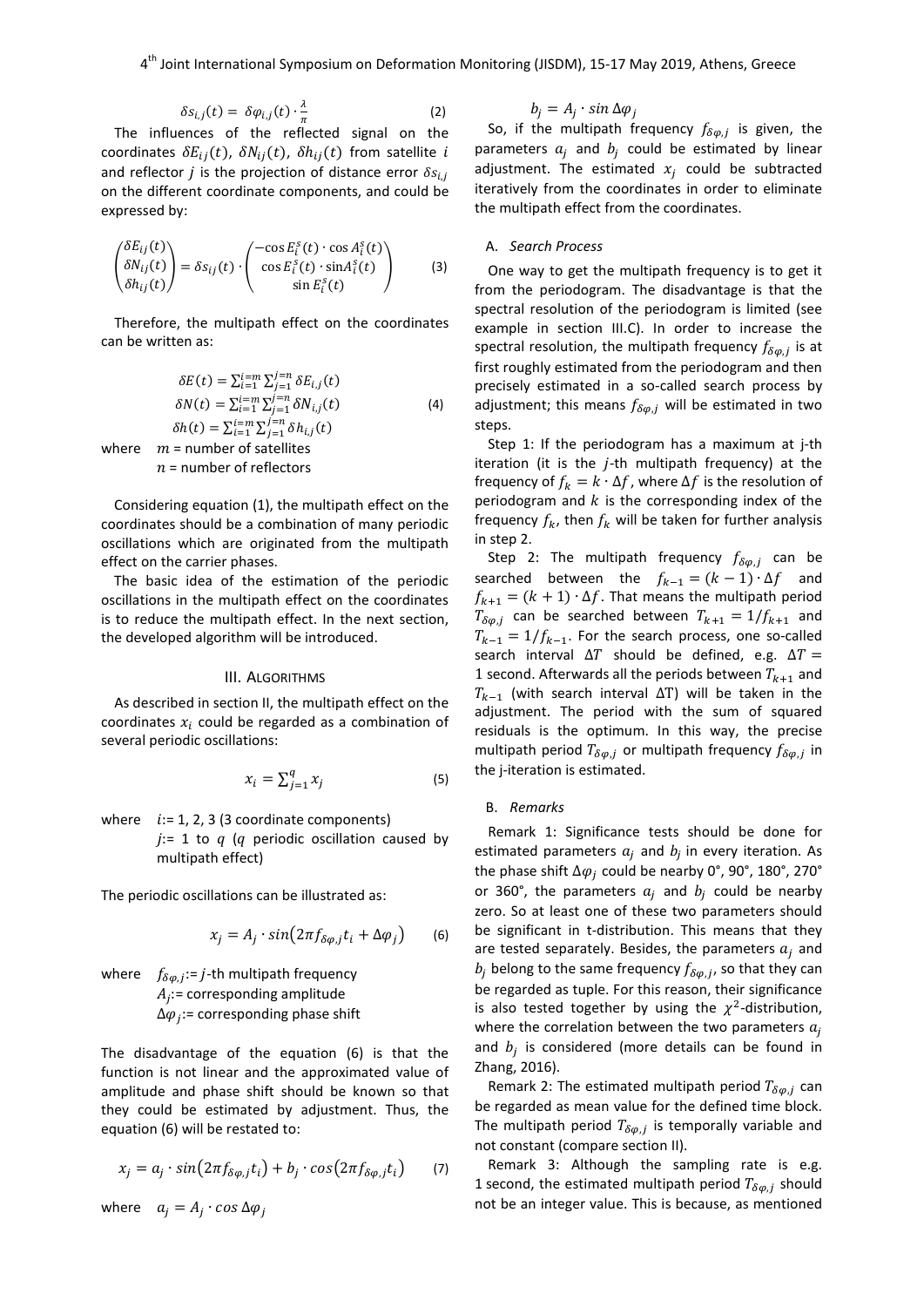in Remark 2, the estimated multipath period  $T_{\delta\varphi,i}$  is a mean value for a defined time block. For this reason, the search interval  $\Delta T$  could be defined as any float number, e.g.  $\Delta T$  = 0.1 second or  $\Delta T$  = 0.01 second. The estimated multipath period  $T_{\delta\varphi,i}$  can be even more precise, so that the residuals after the adjustment could be even smaller. The problem is that an optimum result will then require much more time. So some compromise should be found between better results and less calculation time.

Remark 4: If a high amplitude is shown at the index  $k = 1$  in the periodogram, it means that the time series contains trends and it is not stationary. In this case, it is possible that the coordinate time series is influenced by long-period multipath effects. For the search process this means that the multipath period  $T_{\delta\varphi,j}$ should be searched between  $T_0 = \infty$  (or  $f_0 = 0$ ) and  $T_2 = 1/(2 \cdot \Delta f)$ . However, it is not appropriate to estimate a long-period wave from a short observation time. Empirically, at least half of the wave should be within the observation time, so that the period could be estimated. For example, if the observation time is 3600 seconds, the maximum of the estimated period is 7200 seconds.

## C. *Example*

To explain the developed algorithm, the residuals of the height component of one baseline (1 hour) are taken as an example.



Figure 4. Periodogram of the height component

In Figure 4, high amplitudes are shown at several frequencies, which again indicates the fact that the multipath effect on the coordinates is the mixture of several multipath signals influences. Here, high values of the periodogram are between 0.025 and 0.03 Hz, and 0 und 0.01 Hz (marked area in Figure 4).

Table 1. Interpretation of periods

| Index k | Period $T_k$ [s] |  |
|---------|------------------|--|
|         | 3600             |  |
| 2       | 1800             |  |
| 3       | 1200             |  |
|         | 900              |  |
| 5       | 720              |  |

The spectral resolution of the periodogram depends on the observation time and sampling rate, here the observation time is 3600 seconds and the sampling rate is 1 second. So the spectral resolution is here  $\Delta f = 1/3600$  Hz. Table 1 shows, as examples, the periods for the first five indices in the periodogram. It is obvious that the spectral resolution is low, especially if the frequency is close to zero.



Figure 5. Periodogram with interpretation of periods

Figure 5 shows periods of several frequencies/indices with high amplitudes. For example, the period of index  $k = 2$ , 5 or 16 is  $T_k = 1800$ , 720 or 225 seconds.

For the first iteration  $(i = 1)$ , the maximum amplitude is at  $T_5$  = 720 seconds. The multipath period in the first iteration will then be searched in neighborhood of  $T_5$ , it means between  $T_6$  = 600 seconds and  $T_4$  = 900 seconds. A search interval  $\Delta T = 1$  second is taken for the search process. So, every integral value between 600 and 900 seconds will be taken as potential multipath frequency in equation (7) and the sum of squared residuals can be calculated.



Figure 6. Sum of squared residuals of search process in iteration 1

Figure 6 shows the sum of squared residuals in the first iteration. The minimum of the sum of squared residuals is at index 167. That means the precise multipath period in the first iteration  $T_{\delta\varphi,1}$  is 767 seconds (600 + 167⋅ $\Delta T$ ). And after that the periodic oscillation with  $T_{\delta\varphi,1}$  will be eliminated from the residuals. This procedure will run until only white noise is remaining or the parameters  $a_i$  and  $b_i$  are not significant any more. In this example, 14 iterations are needed.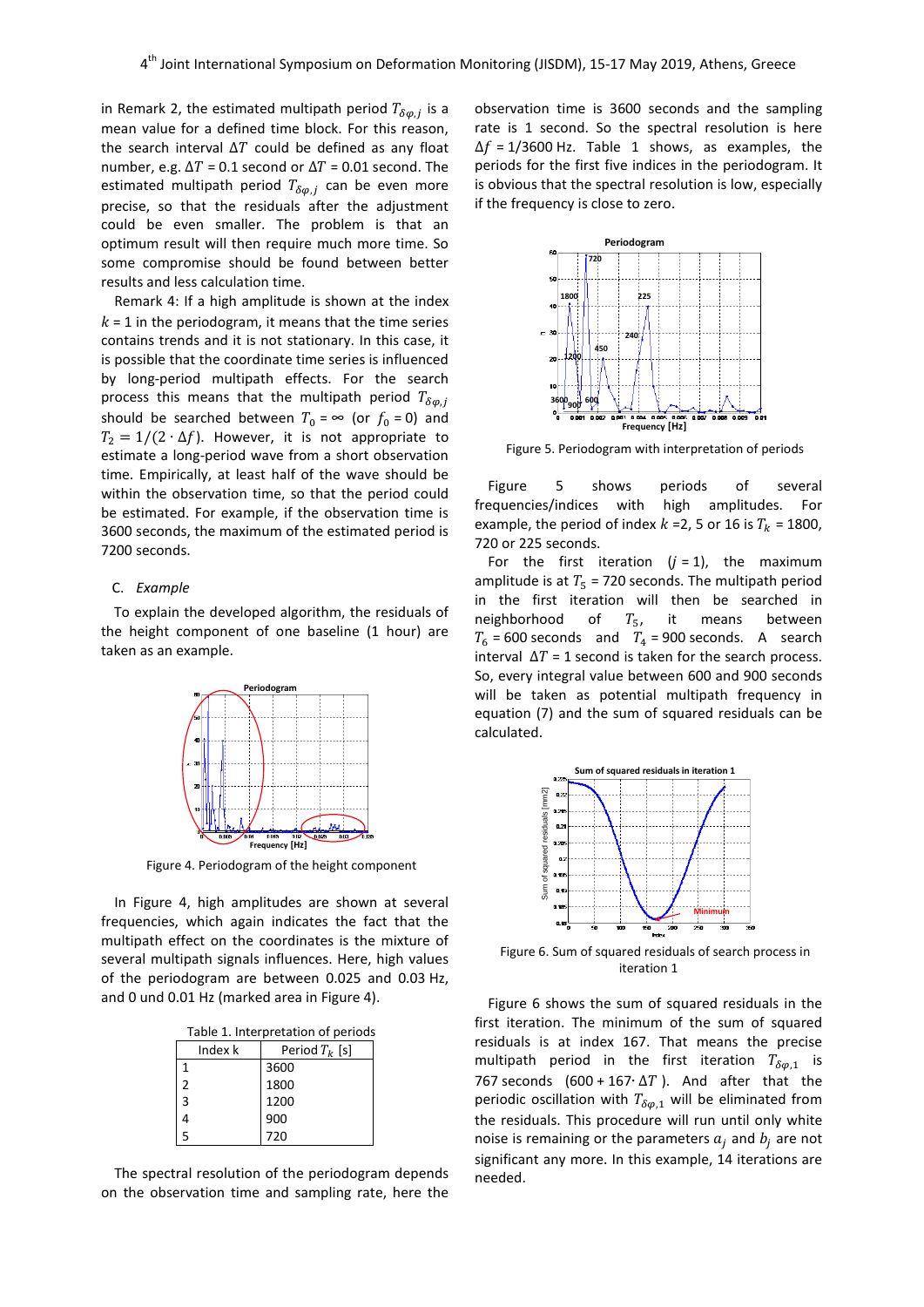Figure 7 shows a comparison of original residuals (with +40 mm offset for better comparison or visualization) and the residuals after using the developed algorithm. It is clearly observable that the periodic oscillations in the original residuals are significantly reduced by applying the developed algorithm. The standard deviation is improved by 43% (from 7.9 mm to 4.5 mm).



Figure 7. Comparison of residuals

Figure 8 shows a periodogram of the original residuals and of the residuals after using the algorithm with precise frequency. Some of the found precise multipath periods are also shown in Figure 8. This indicates the same effect as Figure 7, that the developed algorithm reduces the periodic oscillations in the original residuals.



Figure 8. Comparison of periodogram with precise frequency



Figure 9. Comparison of periodogram without precise frequency

For the case that the periods from the periodogram are directly used (e.g.  $T_5 = 720$  is directly used in the first iteration), the results are shown in Figure 9. It can be seen that amplitudes of some frequencies are reduced, however, not as much as in Figure 8 (with precise frequencies). The standard deviation is improved only by 19% (from 7.9 mm to 6.4 mm).

## IV. EVALUATION

### A. *Test Scenario*



Figure 10. Photos of test field with antenna array and antenna number

For evaluation of the developed algorithm, a large data set was used. As shown in Figure 10, a  $3 \times 3$ antenna array was set up next to the metal wall on the roof of the IIGS-building, with a 0.5 m distance between antennas. U-blox LEA-6T GPS receivers are combined with Trimble Bullet III GPS antennas (cost about 100 €) and the self-constructed L1-optimized choke ring ground plane.

The choke ring ground plane can reduce the influence of the reflected signal coming from the ground but they cannot prevent the antennas from the reflected signals which are higher than the antenna horizon (Weill, 1997). The test results in Zhang and Schwieger (2017) have proved this fact. In this test field, most multipath signals are from the metal walls in antenna vicinity, not from the ground.

Static measurement has been undertaken for 26 days in the spring of 2014. The GPS raw data were recorded from the 9 receivers at 1 Hz, stored on a PC, evaluated and post-processed. One SAPOS reference station (Satellitenpositionierungsdienst der Deutschen Landesvermessung; English: German Satellite Positioning Service) is only about 500 m away from the test field. This station is taken as reference station and the 9 stations in the test field are taken as rover stations for processing the baselines so that 9 baselines can be calculated.

The raw data of the 9 stations are in UBX binary format and are converted into RINEX format using the TEQC (TEQC, 2014) provided by Unavco (Unavco, 2014) and the baseline is processed by software Wa1 provided by Wasoft (Wasoft, 2015). The results of Wa1 are the baselines in the UTM-Coordinate System in east, north and height for every second. The outliers in the coordinate's time series, which are probably caused by unfixed ambiguities, are detected according to the 3σ-rule and linearly interpolated. Finally, the standard deviation is calculated.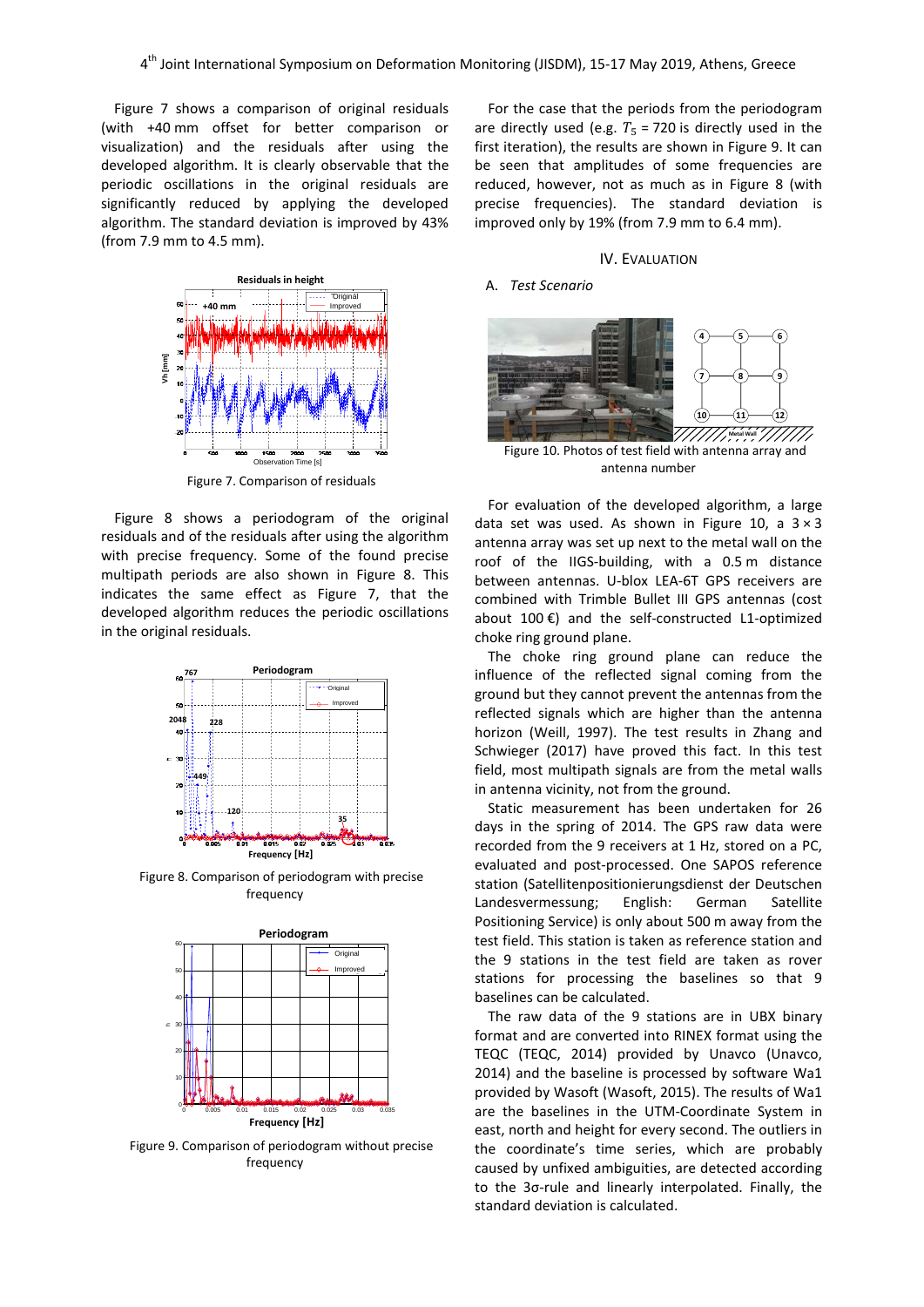## B. *Evaluation Workflow*

The antenna array in the test field is used to analyze the spatial correction of the antennas. One algorithm is developed to reduce the multipath effect using the spatial corrections and published in Zhang and Schwieger (2016), where two antennas are needed. The described algorithm in this paper is based on the temporal correlation and needs only one station to reduce the multipath effect.

One day data is taken to test the performance of this described algorithm based on temporal correlation. Figure 11 shows the workflow of the evaluation. Temporal correlations of the coordinate series in this test are not significant after about 15 minutes (see the analysis in Zhang and Schwieger, 2016) and in order to simulate the near-real-time solution, one day coordinates residuals were divided into 96 15-minutes blocks (900 seconds). Since there is no deformation during the measurement, a step deformation (with  $1\sigma$ ) is simulated in the middle of the first block (at 450th second). For the baseline s-a4 (antenna number 4),  $\sigma_E$  = 3.2 mm,  $\sigma_N$  = 5.6 mm and  $\sigma_h$  = 9.0 mm (from daily solution) are taken as σ values for the step deformation for each coordinate component.



For the deformation analysis, the standard deviation and mean value for each block is calculated, and the mean value may be tested for the significance by equation (8):

$$
T_{j,q} = \left| \frac{\bar{x}_{j,q}}{s_{j,q}} \right| \sim t_{f,97.5\%}.
$$
 (8)

## where  $j := 1$  to 3 (3 coordinate components)  $q:= 1$  to 96 (96 blocks)

If the test value  $T_{j,q}$  exceeds for example the quantile  $t_{f,97.5\%}$  (t-distribution), a deformation is detected. Since the number of observations is large, the Gaussian distribution is assumed to be an approximation of the t-distribution. The developed algorithm can decrease the standard deviations so that Detection quota of deformation  $\zeta$  is increased.

## C. *Evaluation Results*

Figure 12 shows the difference of the 3D-position standard deviation of the 96 blocks (baseline s-a4). The standard deviation is improved by 51% (from 9.1 mm to 4.5 mm). It leads to the increase of the mean detection quota of 1σ deformation of 40% (compare Table 2).



Figure 12. Comparison of standard deviations of blocks

Table 2. Detection quota of 1σ deformation

|           | ٠E    | , N   |       | m     |
|-----------|-------|-------|-------|-------|
| Original  | 5.2%  | 13.5% | 8.3%  | 9.0%  |
| Algorithm | 42.7% | 55.2% | 47.9% | 48.6% |

The evaluation was done by all the 9 baselines. In average, the 3D-position standard deviations and the detection quotas of 1σ deformation are improved by 52% and 47.6% respectively. The developed algorithm was also used to reduce the multipath effect in the monitoring of a church tower (see Zhang et al, 2018), the standard deviation is improved by about 45%.

Furthermore, it should be noted that the deformation detection sensitivity is increased through the developed algorithm. However, the probability of a false alarm is also increased. That is because this algorithm can only reduce oscillations within short periods (up to double of block length). Some multipath effects cause oscillations with long periods. Actual step or linear deformations will be kept in the following coordinate time series. In contrast, the long periodic oscillation coordinates behavior is elastic. If deformation is detected in two successive blocks, it can then be finally defined as deformation. In this way to probability of a false alarm could be reduced (from 12.8% to 1.3%, more details can be found in Zhang, 2016). In such a case, reliable results can be delivered in near real-time with a delay of 30 minutes.

## V. CONCLUSION AND OUTLOOK

In this paper, the theoretical basis of the multipath effect is presented. The influencing factors of the multipath effect were introduced. The temporal correlation of the multipath effect and the relationship of the multipath effect on the carrier phase and the coordinates is discussed and explained. Based on the theory, the developed algorithm that takes temporal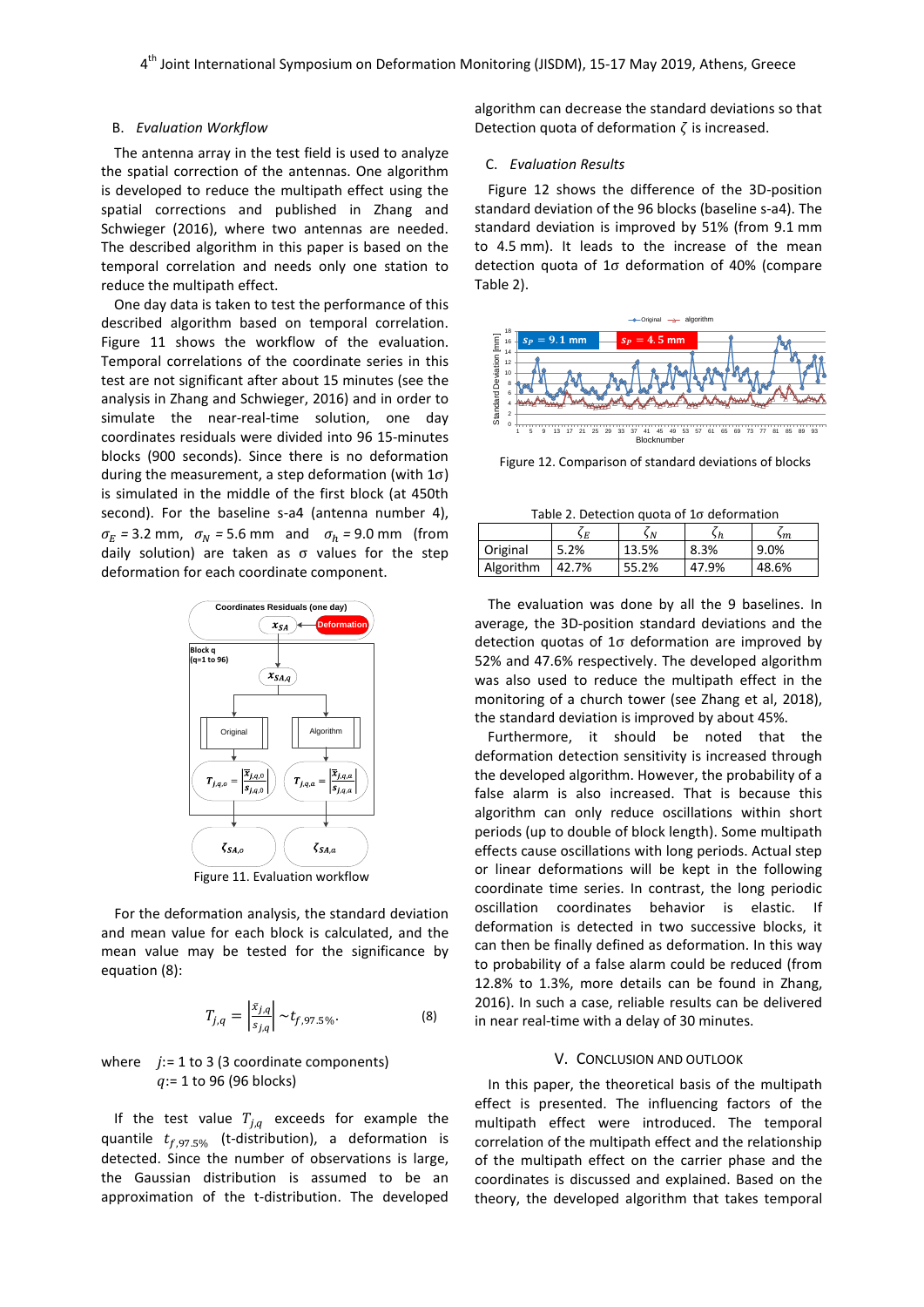correlation of the coordinates into consideration, is explained by an example. The multipath frequencies can be precisely and iteratively estimated, so that the periodic oscillations caused by the multipath effects can be reduced on the coordinate residuals. As a result, the standard deviation of the measurement can be significantly improved by about 50%. In case of monitoring applications with step and linear deformation, the algorithm can help to detect the deformation more quickly and reliably. The improvement of the probability for detection of a deformation of 1σ is about 40%. A reliable detection in 30 minutes is possible.

The estimation of the precise multipath frequencies can be optimized in the future. For example, the optimal period could be searched starting with a big search interval (e.g. every 10 seconds) and finally with a smaller interval nearby the precise frequency (e.g. every 1 second or even shorter, e.g. 0.1 second), so that the algorithm could run more quickly and the results could be even more precise.

Thus this paper shows the possibility of the low-cost GPS antenna with the temporal correlation based algorithm for the structural health monitoring applications, particularly in the case of high multipath effects. In the future, the algorithm should be evaluated and improved for real monitoring objects like landslide, and the method should be adapted if it is applied for the monitoring of buildings and bridges with periodic deformations. If the frequency of the periodic deformation is known, one possibility might be considering this in the coordinates, so that it will not be eliminated by the developed algorithm. This approach should be tested in the future. Furthermore, the correlation between the coordinates' components should also be investigated in the future.

#### References

- Axelrad, P., C. Comp, and P. MacDoran (1994). Use of Signal-To-Noise Ratio for Multipath Error Correction in GPS Differential Phase Measurements: Methodology and Experimental Results. In: Proceedings of the 7th International Technical Meeting of the Satellite Division of the Institute of Navigation, Salt Lake City, pp. 655-666.
- Choi, K., A. Bilich, K. M. Larson, and P. Axelrad (2004). Modified sidereal filtering: Implications for high-rate GPS positioning. Geophysical Research Letters, doi: 10.1029/2004GL021621.
- Filippov, V., D. Tatarnicov, J. Ashjaee, A. Astakhov, and I. Sutiagin (1998). The First Dual-Depth Dual-Frequency Choke Ring. In: Proceedings of the 11th International Technical Meeting of the Satellite Division of The Institute of Navigation, Nashville.
- Georgiadou, Y, and A. Kleusberg (1988). On Carrier Signal Multipath Effects in relative GPS Positioning. Manuscripta Geodaetica, Band 13, pp. 172-199.
- Glabsch, J., O. Heunecke, S. Pink, and S. Schubäck (2010). Nutzung von Low-Cost GNSS Empfängern für ingenieurgeodätische Überwachungsaufgaben. In: GNSS

2010 - Vermessung und Navigation im 21. Jahrhundert. DVW-Schriftenreihe, Band 63, Wißner-Verlag, Augsburg, pp. 113-129.

- Heister, H., R. Hollmann, and M. Lang (1997). Multipath-Einfluß bei GPS-Phasenmessungen: Auswirkungen und Konsequenzen für praktische Messungen. In: AVN, Band 5, pp. 166-177.
- Irsigler, M. (2008). Multipath Propagation, Mitigation and Monitoring in the Light of Galileo and the Modernized GPS. Dissertation, Bundeswehr University Munich.
- Krantz, E., S. Riley, and P. Large (2001). The Design and Performance of the Zephyr Geodetic Antenna. In: Proceedings of the 14th International Technical Meeting of the Satellite Division of The Institute of Navigation, Salt Lake City, pp. 11-14.
- Kunysz, W. (2003). A Three Dimensional Choke Ring Ground Plane Antenna. In: Proceedings of the 16th International Technical Meeting of the Satellite Division of the Institute of Navigation, Portland, pp. 1883-1888.
- Limpach, P. (2009). Rock glacier monitoring with low-cost GPS: Case study at Dirru glacier, Mattertal. AHORN, Zurich.
- Ray, J. K., M. E. Cannon, and P. Fenton (1998). Mitigation of Static Carrier Phase Multipath Effects Using Multiple Closely-Spaced Antennas. In: Proceedings of the 11th International Technical Meeting of the Satellite Division of the Institute of Navigation, Nashville, pp. 1025-1034.
- Schwieger, V. (2007). High-Sensitivity GNSS the Low-Cost Future of GPS?. In: Proceedings on FIG Working Week, Hongkong.
- Schwieger, V. (2008). High-Sensitivity GPS an availability, reliability and accuracy test. In: Proceedings on FIG Working Week, Stockholm.
- Schwieger, V. (2009). Accurate High-Sensitivity GPS for Short Baselines. In: Proceedings on FIG Working Week, Eilat.
- Schwieger, V., and A. Gläser (2005). Possibilities of Low Cost GPS Technology for Precise Geodetic Applications. In: Proceedings on FIG Working Week, Kairo.
- Tatarnikov, D., A. Astakhov, and A. Stepanenko (2011). Convex GNSS Reference Station Antenna. In: Proceeding of International Conference on Multimedia Technology (ICMT), Hangzhou, pp. 6288-6291.
- TEQC (2014). http://facility.unavco.org/software/teqc /teqc.html. Last Access: 30.02.2014.
- Unavco (2014). https://www.unavco.org. Last Access: 23.11.2014.
- Van Dierendonck, A. J., P. Fenton, and T. Ford (1992). Theory and Performance of Narrow Correlator Spacing in a GPS Receiver. In: Navigation: Journal of the Institute of Navigation, Volume 39, Issue 3, pp. 265-283.
- Wanninger, L., and May, M. (2000). Carrier Phase Multipath Calibration of GPS Reference Stations. In: Proceedings of ION GPS 2000, Salt Lake City, pp. 132-144.
- Wasoft (2015). http://www.wasoft.de/. Last Access: 23.09.2015.
- Weill, L. R. (1997). Conquering Multipath: The GPS Accuracy Battle. In: GPS World, Volume 8, Issue 4, pp. 59-66.
- Zhang, L., and V. Schwieger (2016). Improving the Quality of Low-Cost GPS Receiver Data for Monitoring Using Spatial Correlations. Journal of Applied Geodesy, 10(2): pp. 119-